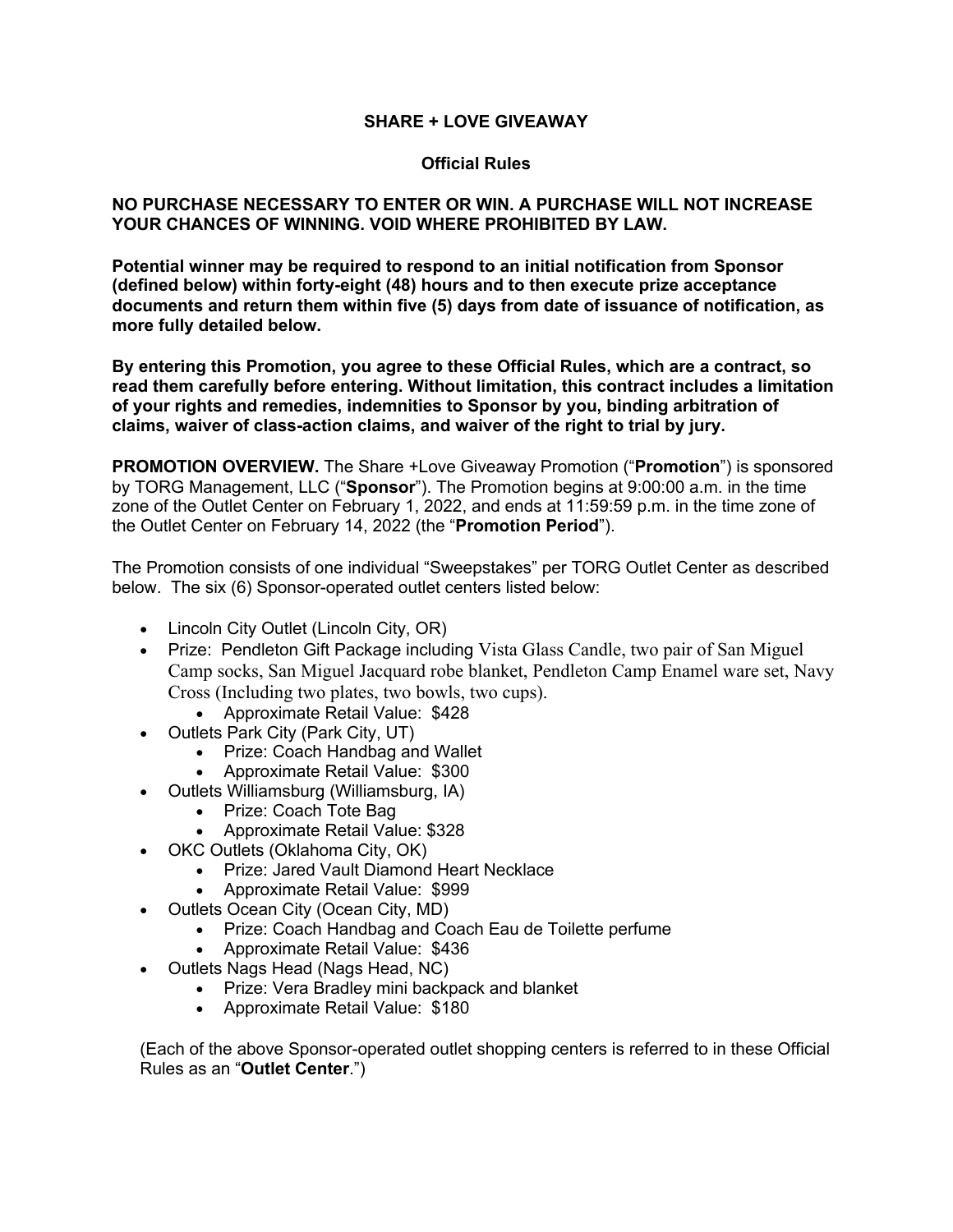At the close of the day of each of the Promotion Period Days, one (1) outlet-prize winner will be selected (subject to verification) from among all eligible entries received for the applicable Outlet Center's Outlet Sweepstakes.

**ELIGIBILITY**. This Promotion is open only to those who are (a) at least eighteen (18) years old and the legal age of majority in their place of residence and (b) a legal resident of (i) one of the contiguous United States – excluding New York and Florida, (ii) Alaska, (iii) Hawaii, or (iv) the District of Columbia (collectively, the "**Territory**"). This Promotion is void outside of the Territory and where prohibited by law. Corporations and other entities are not eligible to enter or win a prize in this Promotion. Employees, officers, directors, members, managers, representatives, and agents of Sponsor, Yzer, Inc. d/b/a Funnell Design Group), SLM Consulting, LLC, Avison Young, Inc., Devils Lake Road, LLC d/b/a Lincoln City Outlets, SRE Ontario, LLC d/b/a Outlets Park City, OKC Outlets I, LLC d/b/a OKC Outlets, SRE Hawkeye, LLC d/b/a Outlets Williamsburg, SRE Boardwalk, LLC d/b/a Outlets Ocean City, SRE Mustang, LLC d/b/a Outlets Nags Head, any other entity that owns, manages, or is a tenant at any of the Outlet Centers, and any other party participating in the design, marketing, administration or fulfillment of this Promotion, as well as each of their parent corporations, subsidiaries, and affiliated companies (the "**Released Parties**"), and the immediate family (defined as spouses, partners, parents, legal guardians, siblings, children, and grandparents, regardless of where they reside) and members of the same household (whether legally related or not) of any such person, are ineligible to participate or win any prize in this Promotion.

## **HOW TO ENTER**.

On February 1, 2022 in the time zone of each center and on subsequent days during the promotion period, we will post the Outer Center -specific prize on the Outlet Center's Facebook and Instagram pages — make sure you follow our pages on both platforms! To enter, simply like the post and comment with your love store. You have 1 chances to win each day the promotion is posted on the Outlet Center's Social Media Account. Please, only one entry per social media platform per day. Duplicate entries will be disqualified. Winners will be randomly selected and notified at the end of the contest period. Winners will be announced here after they are confirmed.

LIMIT ONE (1) ENTRY PER PERSON AND PER SOCIAL MEDIAL PLATFORM PER DAY. Any attempt made to submit entries in excess of the above stated limit by any means, including, without limitation, by using multiple sets of or false contact information, will be void and any entrant making such an attempt may be disqualified in Sponsor's sole discretion. Entries generated by a script, bot, macro, programmed, robotic or other automated means are void and may be disqualified.

Entries must be received during the Promotion Period through the Entry Site and in strict accordance with the instructions and restrictions stated on the Entry Site and in these Official Rules in order to qualify in this Promotion. The Entry Site's database clock will be the official timekeeper for this Promotion. An entry is "received" when it is recorded by the Entry Site's servers. Only entries that are recorded on the Entry Site's servers during the Promotion Period will be considered. Proof of submitting (such as, without limitation, a printed, saved, or copied automated receipt confirming entry or a "thanks for entering" screen or message) does not constitute proof of actual receipt of an entry for purposes of this Promotion.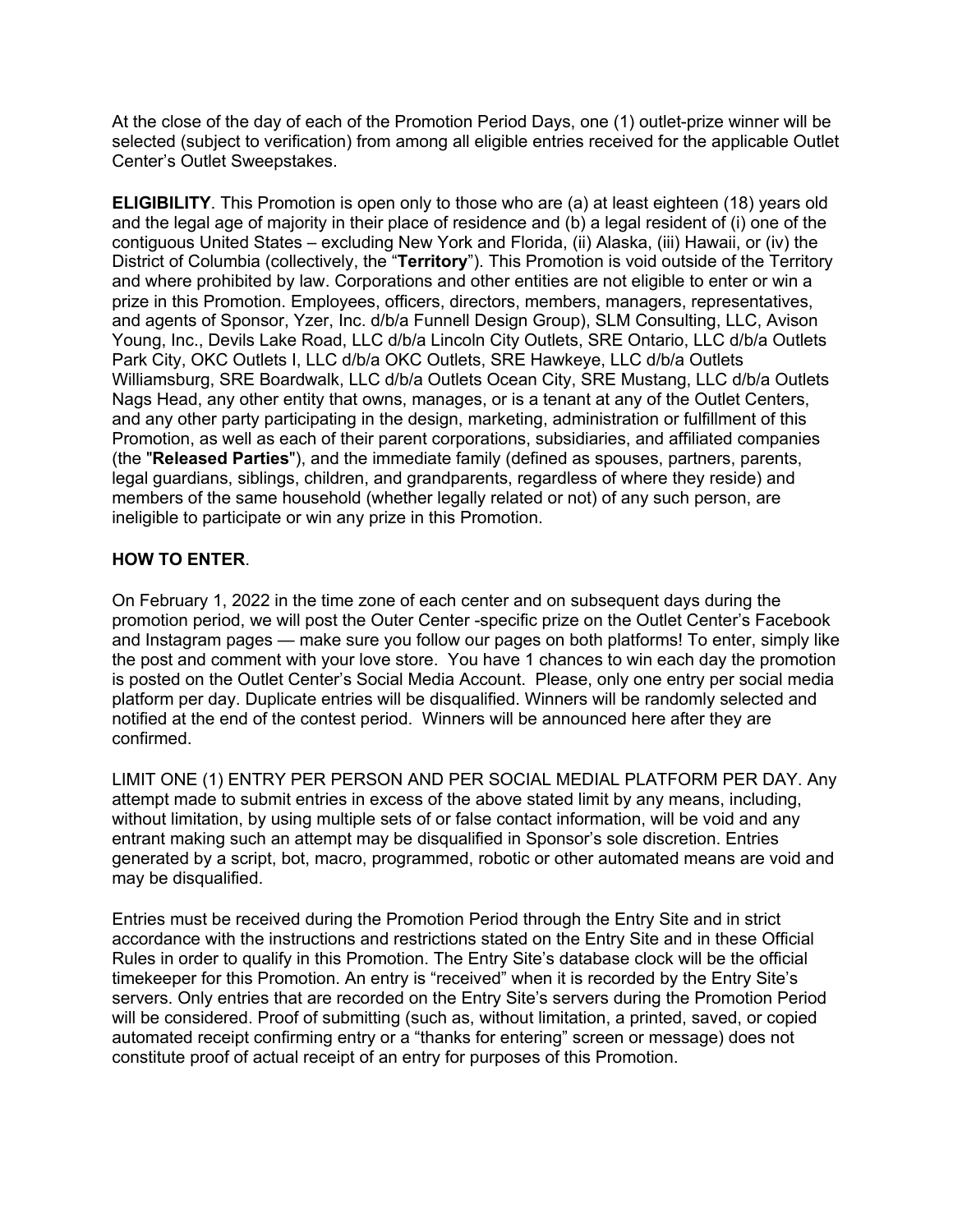Entries may not be acknowledged. Entries that are incomplete, garbled, late, unintelligible, fraudulent, forged, lost, misdirected, or generated by a macro, bot, script, or other automated means will not be accepted and are void. Those who do not follow all of the instructions, provide the required information in their entry, and abide by these Official Rules will be disqualified. In the event of a dispute about the identity of an entrant, the entry will be declared made by the authorized account holder of the email address submitted in the potentially winning entry, but only if that person meets all other eligibility criteria for this Promotion. "Authorized account holder" is defined as the natural person who is assigned to an email address by an online service provider or other organization (e.g. business, educational institution, etc.) that is responsible for assigning email addresses for the domain associated with the submitted email address. With respect to any winning entry, the potential winner may be required to provide proof that he or she is the authorized account holder of the email address associated with entry. If a dispute cannot be resolved to Sponsor's satisfaction, the entry will be deemed ineligible. Entries may not be made jointly or by any group and may only be made by an individual. Entries submitted on entrant's behalf by any other individual, by you on behalf of another, or by any entity, and/or entries originating at any website other than through the Entry Site (including, without limitation, any commercial promotion subscription, notification, or entering service) will be declared invalid and disqualified. As a condition of entering the Promotion, each entrant gives consent for Sponsor to obtain and deliver his or her name, address and other information to third parties for the purpose of administering this Promotion and complying with applicable laws, regulations and rules – including, without limitation, public disclosure of such information on a winner's list.

Any entrant determined or reasonably suspected to be engaging in any prohibited action or benefitting from the prohibited actions of others may, in Sponsor's sole discretion, be disqualified and any prize forfeited. Sponsor reserves the right to restrict or void purported entries from any device, account, IP address, or other identifiable source or from any participant if such entry is determined or suspected to be fraudulent or otherwise in violation of these Official Rules, as determined by Sponsor in its sole discretion.

### **DRAWINGS, ODDS OF WINNING, AND NOTIFICATION:**

For each Outlet Sweepstakes, one (1) potential outlet-prize winner will be selected by Sponsor's designated representative from among all eligible entries received for the applicable Outlet Sweepstakes during the Outlet Sweepstakes Period in a random drawing which will take place within approximately five (5) business days after the end of the Outlet Sweepstakes Period. By way of example and without limiting any other provision of these Official Rules, a potential winner in the Lincoln City Outlets Outlet Sweepstakes will be selected in a random drawing from among all eligible entries received during the Outlet Sweepstakes Period through the Entry Site for the Lincoln City Outlets. Entries received in one Outlet Center's Outlet Sweepstakes will not be considered in the Outlet Sweepstakes of any other Outlet Center.

### **PRIZE AND APPROXIMATE RETAIL VALUE ("ARV")**

For each Outlet Sweepstakes, the one (1) winner will, subject to verification, receive a prize consisting solely of one the prize that was mentioned in the social media post.

ARV of each outlet prize: varies depending upon the prize.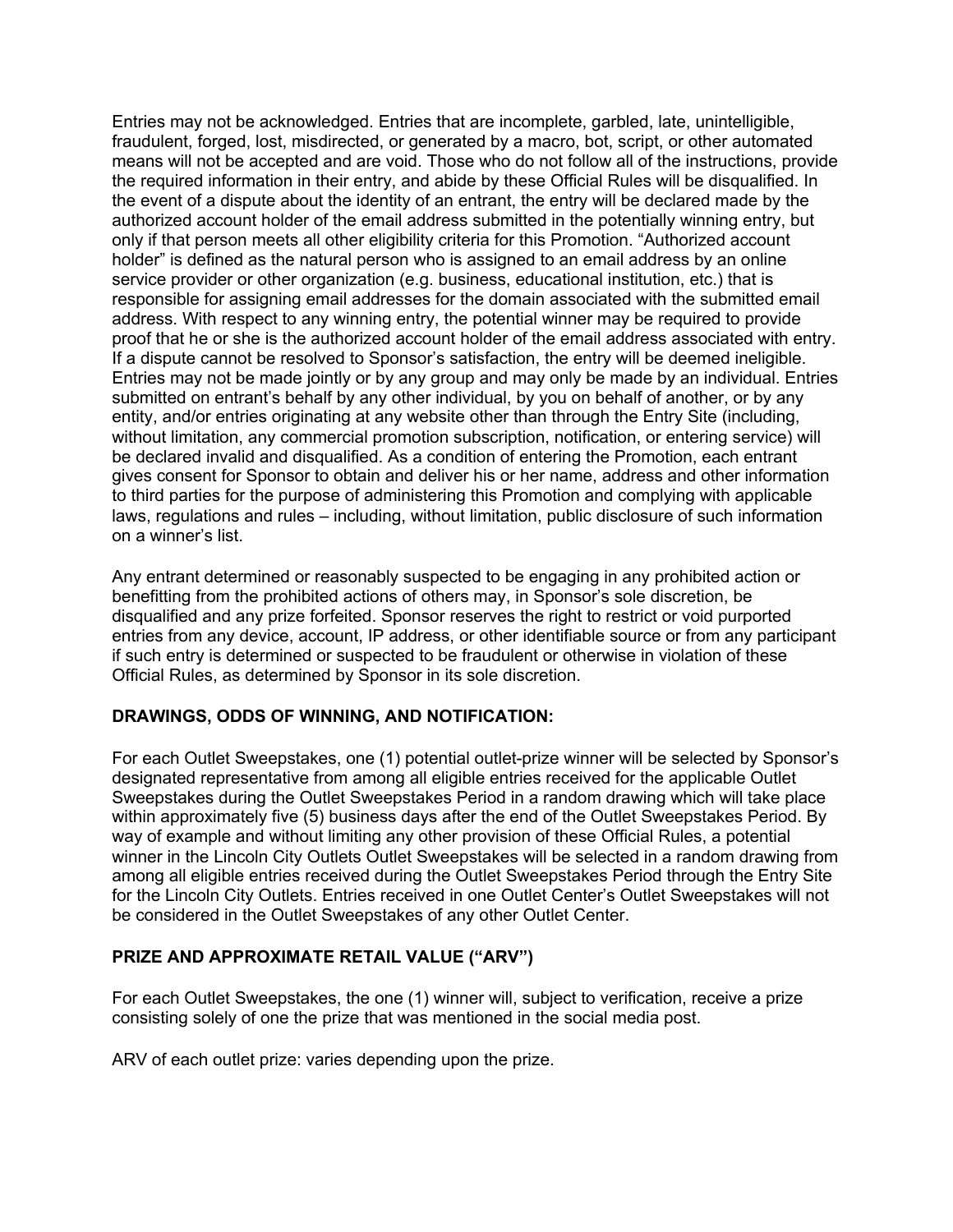#### **LIMITATION OF LIABILITY**:

**To the fullest extent permitted by applicable law, each entrant agrees to release, discharge, hold harmless and indemnify each of the Released Parties from and against any claims, damages, disability, and costs of arbitration/litigation and settlement, as well as any liability whatsoever for injuries or damages of any kind sustained in connection with the use, acceptance, possession, misuse or awarding of any prize, while preparing for, participating in and/or traveling to or from any prize- or Promotion-related activity, including, without limitation, any injury, illness, damage, death, loss, or accident to or of person or property. The prior limitation on damages is not intended to limit the Released Parties' obligation (if any) to pay prevailing party costs or fees recoverable pursuant to applicable law. The limitations set forth in this section will not limit or exclude the Released Parties' liability for personal injury or tangible property damage caused by the Released Parties, or for the Released Parties' gross negligence, fraud, or intentional, willful, malicious, or reckless misconduct.** 

**Each winner agrees that the prize is provided as-is without any warranty, representation or guarantee, express or implied, in fact or in law, whether now known or hereinafter enacted, relative to the use or enjoyment of any prize, including, without limitation, its quality, merchantability or fitness for a particular purpose.** 

Each entrant understands and agrees that all rights under Section 1542 of the Civil Code of California and any similar law of any state or territory of the United States are hereby expressly waived by him/her. Section 1542 reads: "A general release does not extend to claims that the creditor or releasing party does not know or suspect to exist in his or her favor at the time of executing the release and that, if known by him or her, would have materially affected his or her settlement with the debtor or released party."

**ADDITIONAL DISCLAIMERS:** Without limiting any other provision in these Official Rules, the Released Parties are not responsible or liable to any entrant or winner (or any person claiming through such entrant or winner) for failure to supply any prize or any part thereof in the event that any of the Promotion activities or Released Parties' operations or activities are affected by COVID-19 or any other cause or event beyond the sole and reasonable control of the applicable Released Party (as determined by Sponsor in its sole discretion), including, without limitation, by reason of any acts of God, any action(s), regulation(s), order(s), guidance, request(s), or recommendation(s) by any governmental or quasi-governmental entity (whether or not the action(s), regulations(s), order(s), guidance, request(s), or recommendation(s) prove(s) to be invalid), equipment failure, threatened or actual terrorist acts, air raid, blackout, act of public enemy, earthquake, war (declared or undeclared), civil disturbance, insurrection, riot, fire, flood, pandemic/epidemic (or similar public-health crises), explosion, hurricane, unusually severe weather, blackout, embargo, labor dispute or strike (whether legal or illegal), labor or material shortage, transportation interruption of any kind, work slow-down, or any other cause, whether or not specifically mentioned above. Released Parties assume no responsibility and will not be liable for any of the following, whether caused by a Released Party, the entrant, or by human or other error: entries that are submitted by illegitimate means (including any macro, bot, script, or other automated mechanism) or entries in excess of the stated limits; lost, late, incomplete, misdirected, stolen, fraudulent, garbled, unintelligible, or illegible entries, email, mail, or Promotion-related correspondence or materials or postage-due mail; address changes of entrants or entries not received in accordance with these Official Rules; viruses or other malicious code; interrupted or unavailable cable or satellite systems; technical, mechanical,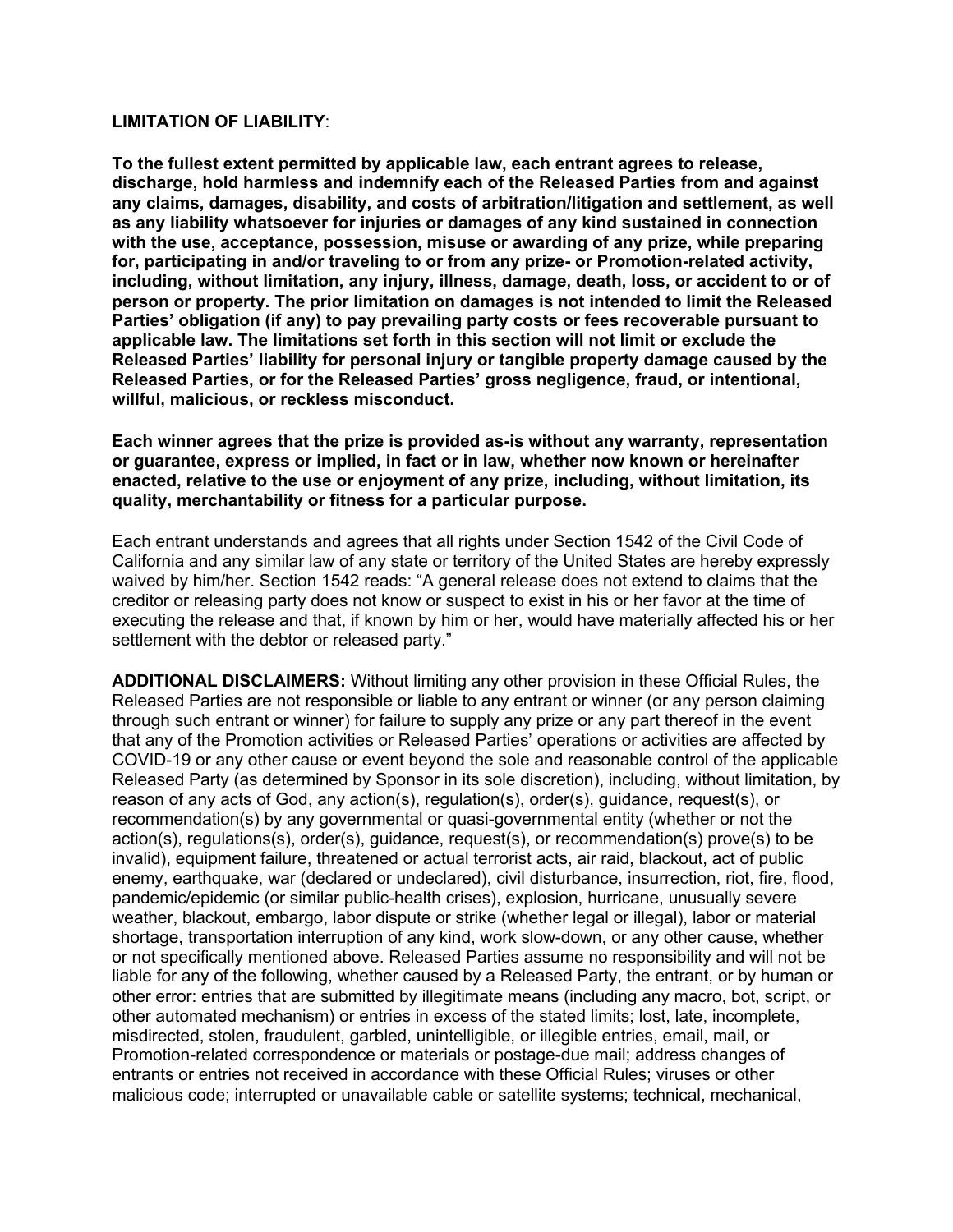hardware, or software malfunctions of any kind; unavailable network or Internet service provider connections; failed, incorrect, inaccurate, incomplete, garbled, or delayed electronic communications; errors, typos or misprints in these Official Rules or in any Promotion-related advertisements or other materials; failures of any of the equipment or programming associated with or utilized in this Promotion; unauthorized human and/or mechanical intervention in any part of the entry process or this Promotion; technical or human error which may occur in the administration of this Promotion or the processing of entries; or any injury or damage to persons or property which may be caused, directly or indirectly, in whole or in part, from entrant's participation in this Promotion or receipt or use of any prize. If, for any reason, an entrant's entry is confirmed to have been erroneously deleted, lost or otherwise destroyed or corrupted, entrant's sole remedy is another entry in the Grand-Prize Sweepstakes (and, if applicable, an Outlet Sweepstakes). Released Parties are not responsible for electronic communications that are undeliverable as a result of any form of active or passive filtering of any kind, or insufficient space in entrant's email or voicemail inbox to receive messages. Sponsor reserves the right, in its sole discretion, to cancel, modify, or suspend all or any part of this Promotion (or any of the Sweepstakes that comprise this Promotion) if it becomes incapable of running as planned for any reason – including, without limitation, closure of any Outlet Center in response to COVID-19 – or if any causes beyond the reasonable control of Sponsor corrupt or affect the administration, security, fairness, integrity or proper conduct of this Promotion (or any Sweepstakes), and award the prizes from all eligible, non-suspect entries received prior to cancellation, modification, or suspension (if any) or as otherwise deemed fair and appropriate by Sponsor. Sponsor reserves the right, in its sole discretion, to disqualify any individual found to be tampering with or artificially manipulating the entry process or the administration, operation, security, proper play or fairness of this Promotion (or benefiting from or encouraging others to do the same), or to be acting in violation of these Official Rules, or to be acting in an unsportsmanlike or disruptive manner, or with the intent to annoy, abuse, threaten, or harass any other person. If any person supplies false information, obtains entries by fraudulent means, or is otherwise determined to be in violation of these Official Rules in an attempt to obtain any prize, Sponsor may disqualify that person and seek damages from him or her and that person may be prosecuted to the full extent of the law. Participants agree to not damage or cause interruption of the Promotion and/or prevent others from using the Entry Site. **Caution:** Any attempt by an entrant or any other individual to alter or damage any website or undermine the legitimate operation of the Promotion may be a violation of criminal and civil laws and, should such an attempt be made, Sponsor reserves the right to disqualify such individual and to seek damages to the fullest extent permitted by law.

### **GOVERNING LAW/DISPUTES/ARBITRATION:**

**You agree that these Official Rules and your participation in the Promotion are governed by the laws of the State of Illinois. Both you and Sponsor waive the right to a trial by jury and the right to bring or resolve any dispute as a class, consolidated, representative, collective, or private attorney-general action. Notwithstanding any provision in the JAMS (defined below) rules to the contrary, the arbitrator shall not have the authority or any jurisdiction to hear the arbitration as a class, consolidated, representative, collective, or private attorney-general action or to consolidate, join, or otherwise combine the claims of different persons into one proceeding.** 

**The parties each agree to finally settle all disputes only through arbitration; provided, however, the Sponsor shall be entitled to seek injunctive or equitable relief in the state and federal courts located in or having jurisdiction over Cook County, Illinois and any**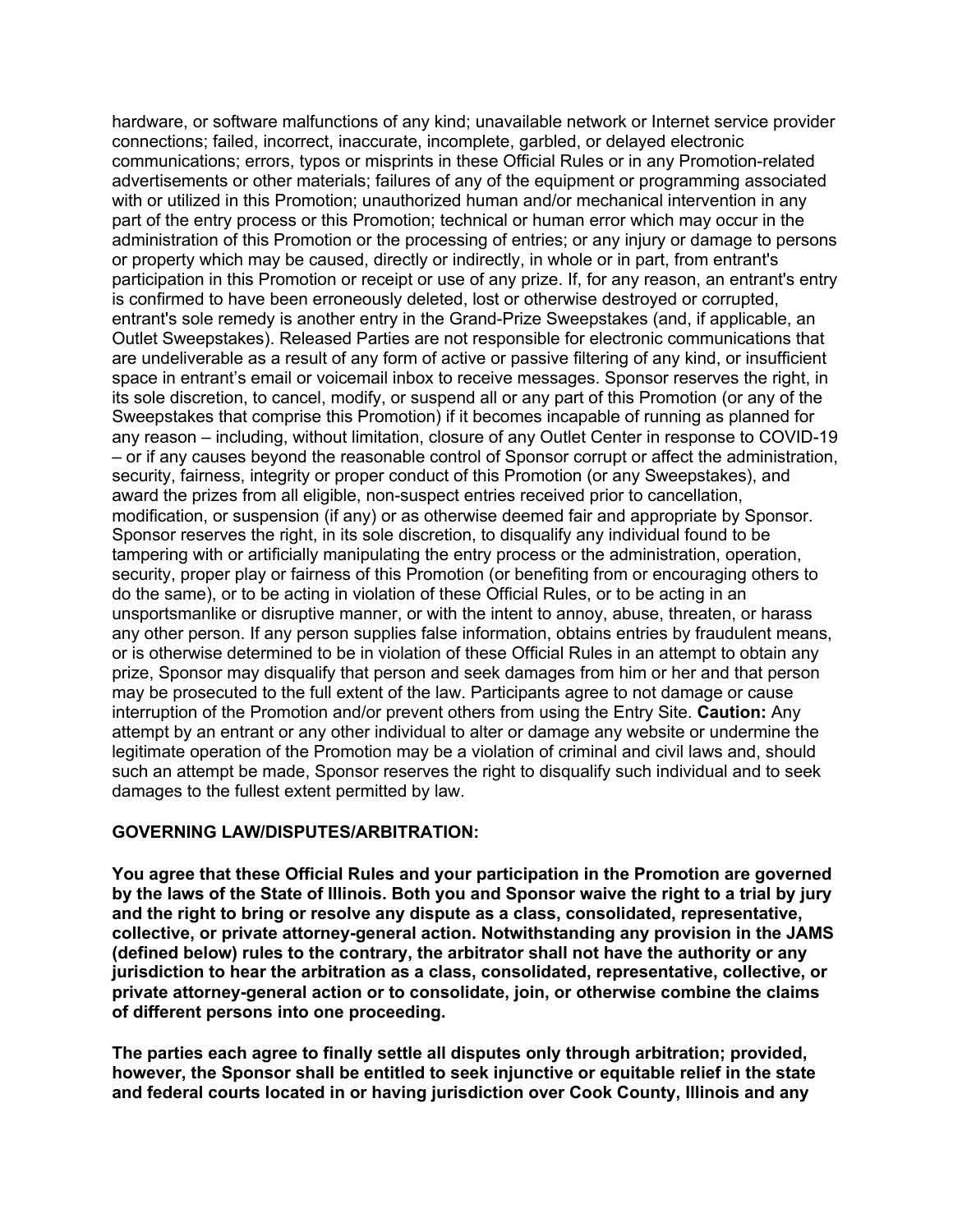**other court with jurisdiction over the parties. In arbitration, there is no judge or jury and review is limited. The arbitrator's decision and award are final and binding, with limited exceptions, and judgment on the award may be entered in any court with jurisdiction.** 

**The parties agree that, except as set forth elsewhere in this section, any claim, suit, action or proceeding arising out of or relating to the Promotion, any prize, or these Official Rules – including, without limitation, any dispute over the enforceability of this dispute- resolution procedure itself – will be resolved solely by binding arbitration before a sole arbitrator under the Streamlined Arbitration Rules & Procedures of JAMS Inc. ("JAMS") or any successor to JAMS. In the event JAMS is unwilling or unable to set a hearing date within fourteen (14) days of the filing of a "Demand for Arbitration," then either party can elect to have the arbitration administered by another mutually agreeable arbitration administration service who will hear the case. If an in-person hearing is required, then it will take place in Chicago, IL, New York NY, Portland, OR, Salt Lake City, UT, or Washington, D.C. (whichever is closest to your residence) or – if so required by the JAMS rules – in or near your hometown. The federal or state law that applies to these Official Rules will also apply during the arbitration. Disputes will be arbitrated only on an individual basis and will not be consolidated with any other proceedings that involve any claims or controversy of another party, including any class actions or class arbitrations; provided, however, if for any reason any arbitrator or court holds that this restriction is unconscionable or unenforceable, then the agreement to arbitrate does not apply and the dispute must be brought in a court of competent jurisdiction in Cook County, IL. Subject to you demonstrating that the costs of arbitration will be prohibitive as compared to the costs of litigation, Sponsor will pay as much of the administrative and arbitrator's fees charged to you by JAMS (or an alternate arbitration service) as the arbitrator deems necessary to prevent the arbitration from being cost prohibitive to you. Either party may, notwithstanding this provision, bring qualifying claims in small claims court. In no event will you seek or be entitled to rescission, injunctive or other equitable relief or to enjoin or restrain the operation or exploitation of the Promotion, provided that nothing in these Official Rules will restrict a California resident's rights under applicable law (if any) to seek public injunctive relief otherwise in accordance with this dispute-resolution provision.** 

Further, in any such dispute, under no circumstances will you be permitted or entitled to obtain awards for, and hereby waive all rights to claim, incidental or consequential damages. The prior limitation on damages is not intended to limit the Released Parties' obligation (if any) to pay prevailing party costs or fees if recoverable pursuant to applicable law.

**GENERAL:** By entering, and as a condition of entry, each entrant agrees, to the extent permitted by applicable law: (1) to be fully and unconditionally bound by, and to waive any right to claim ambiguity in, these Official Rules; (2) that the decisions of the Sponsor are final and binding on all matters relating to the Promotion, including interpretation of these Official Rules and awarding of the prizes; and  $-$  except for residents of Tennessee  $-$  (3) to the use of his/her name, voice, image, likeness, biographical data and/or other personal attributes for advertising and promotional purposes in any and all media now known or hereafter devised, worldwide (including online) in perpetuity by the Sponsor, its promotional partners, and third-party marketing entities, without additional compensation, review, or approval (but nothing contained in these Official Rules obligates Sponsor to make use of any of the rights granted in these Official Rules and entrant waives any right to inspect or approve such use).